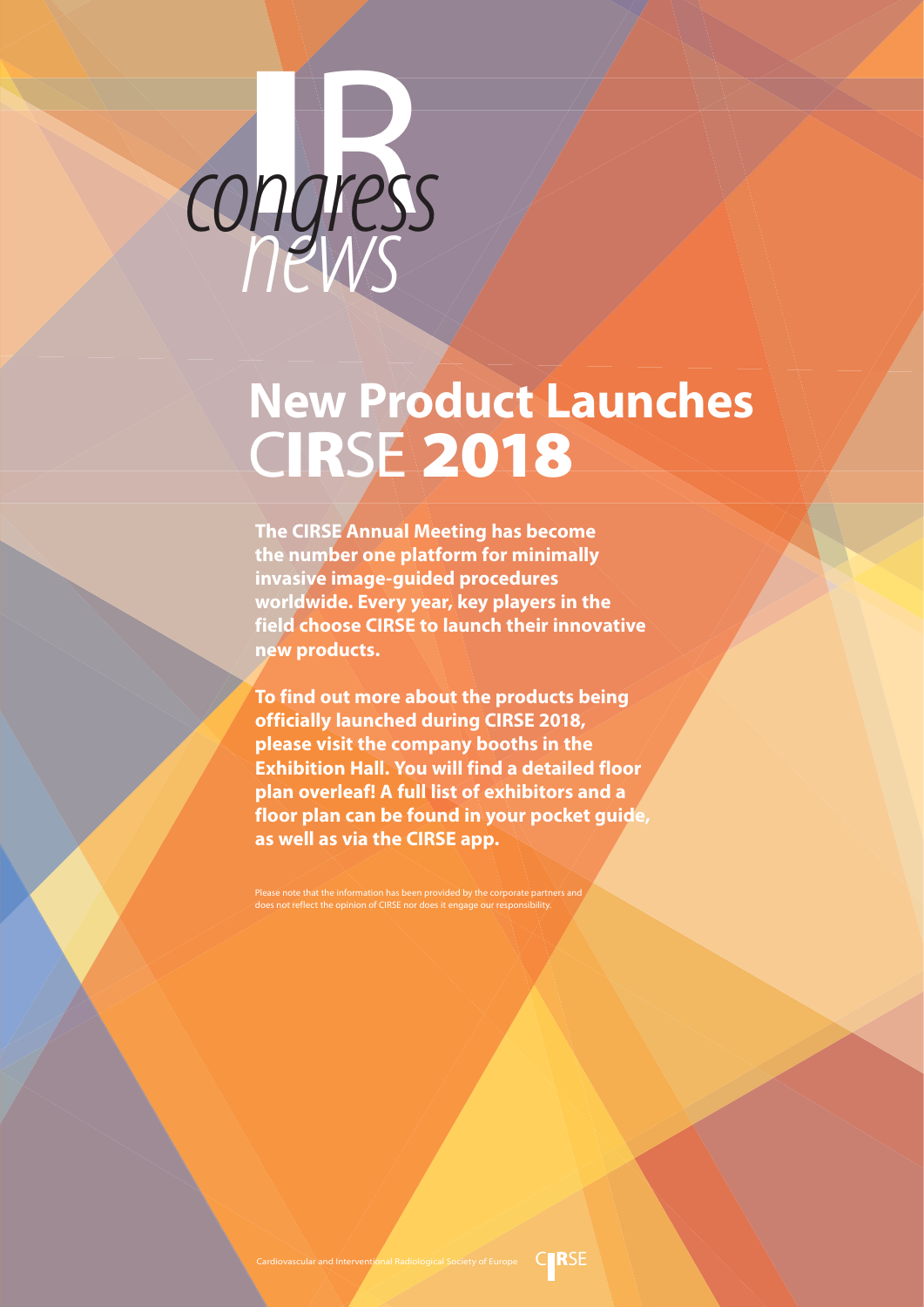Special Edition / CIRSE 2018 – Lisbon

# **AprioMed**

AprioMed introduces Gangi-HydroGuard®; an innovative tool for hydro-dissections.

Gangi-HydroGuard® combines the well-known technique of a coaxial biopsy needle with an all new spring loaded blunt tip stylet providing extra control and safety during soft tissue biopsy.

The hollow spring loaded blunt tip stylet:

- Offers the option to hydro-dissect while having a blunt tip in position
- Reduces risk of inadvertent perforation of adjacent tissue during coaxial needle advancement
- Enables penetration without exchange of stylets

Gangi-HydroGuard® is available in two gauges (15G, 17G) and two lengths (12.1 cm, 17.1 cm) to better suite the requirements for your procedure.

We look forward to meeting you at Booth 68.

## **Gangi-HydroGuard®**

A pre-successor of N-ELUTAX "3" – based on the same catheter platform and coating is showing a significantly lower rate of ischemic re-events or restenosis in comparison with the WingspanStent-treated patients for patients with symptomatic high-grade intracranial stenosis'. Restenosis was significantly lower (13% vs 64%).



# **I**



"Today the only available Drug coated Balloon in Europe for intra-cranial stenosis"

# **AR Baltic Medical**

**N-ELUTAX "3" ®**



Intracranial atherosclerotic disease is a wellknown cause of ischemic stroke. Drug-coated balloons are commonly used in coronary and peripheral angioplasty. However, following the SAMMPRIS trial, medical treatment is favoured over stenting. A new treatment option is mandatory, therefore we developed N-ELUTAX "3" ®.

> • The Lutonix BTK Global Real-World Registry demonstrated promising results in a difficult patient population and has had zero re-interventions for distal embolization. The LUTONIX® 014 DCB1 delivered a 90.6% freedom from TLR rate and a 96.0% freedom from amputation rate at 6 months<sup>2</sup>.

#### AR BALTIC MEDICAL TECHNOLOGY:

- Statistically significantly superior primary patency rate at 9 months compared to Wingspan-Stents (1).
- Proven consistent safety profile.
- Proprietary concept designed to treat and heal (as demonstrated through multiple clinical trials in peripheral and coronary lesions)

1) Gruber P, et al. J NeuroIntervent Surg 2018;0:1–5. doi:10.1136/neurintsurg-2017-013699

#### **4F Sheath Compatible with GeoAlign**

- Lower sheath profiles increase access site options, and may reduce the risk of access site complications.
- Now offering 4F sheath compatibility on all sizes for BTK including 2.0, 2.5, 3.0, 3.5, and 4.0mm diameters.
- The GeoAlign® Marking System simplifies repeat catheter placement, increases procedure efficiency and reduces radiation exposure by minimizing fluoroscopy time.

# **BD | LUTONIX LUTONIX® 014 BTK DCB – 4F**

#### **The First and Only BTK DCB in an Ongoing Real-World Registry and IDE Clinical Trial**

**Visit Booth #31 for more information**

# **IV**

- 1 The LUTONIX® 014 DCB is coated with a specialized formulation that includes the drug, paclitaxel. The paclitaxel coating is evenly distributed across the working length of the balloon at a surface concentration of 2µg/mm². Please consult product labels and instructions<br>for use for indications, contraindications, hazards, warnings and precautions.
- ² LUTONIX® DCB BTK Registry Study 6 Month Outcomes. A Prospective, Multicenter, Single-Arm Real-World Registry Investigating the Clinical Use and Safety of the Lutonix Drug Coated Balloon PTA catheter for Treatment of Below-the-Knee (BTK) Arteries. Interim data, site reported and subject to change. Data on file, BD Interventional, Inc. <sup>1</sup> Albrecht T et al. Cardiovasc Intervent Radiol. 2018 Jul;41(7):1008-1014.



#### **B. Braun Melsungen AG**

**SeQuent® Please OTW 018: New low profile drug coated balloon**

# **III**

Low profile devices are more and more a relevant topic in the endovascular field when treating infrapopliteal and femoropopliteal lesions.

The new low profile drug coated balloon SeQuent® Please OTW 018 is the key for these target vessels. It enables the operator to use small sheath sizes of 4F/5F combined with a 0.018" guidewire. Additionally, the low profile Nitinol stent VascuFlex® 5F is available to treat femoropopliteal lesions in case scaffolding is needed.

This combination therapy with low profile devices provides the flexibility to treat abovethe-knee lesions and below-the-knee lesions with proven state of the art technology and without changing the sheath and guidewire. Moreover, low profile devices are associated

with a lower complication rate at the vascular access site.

SeQuent® Please OTW was already investigated in the CONSEQUENT randomized controlled trial.<sup>1</sup> After 24 months the results of the 153 patients (1:1 DCB vs. POBA) with challenging femoropopliteal lesions (23.5 % with TASC C/D lesions, mean lesion length of 13.2 cm) demonstrated a significantly higher primary patency rate in the DCB group (72.3 vs. 48.4%,  $p = 0.006$ ) with no further TLR after 14 months.

SeQuent® Please OTW 018 is available in diameters ranging from 2.0 mm to 6.0 mm and balloon lengths up to 120 mm. The VascuFlex® 5F portfolio consists of diameters ranging from 5.0 mm to 10.0 mm and stent lengths up to 200 mm.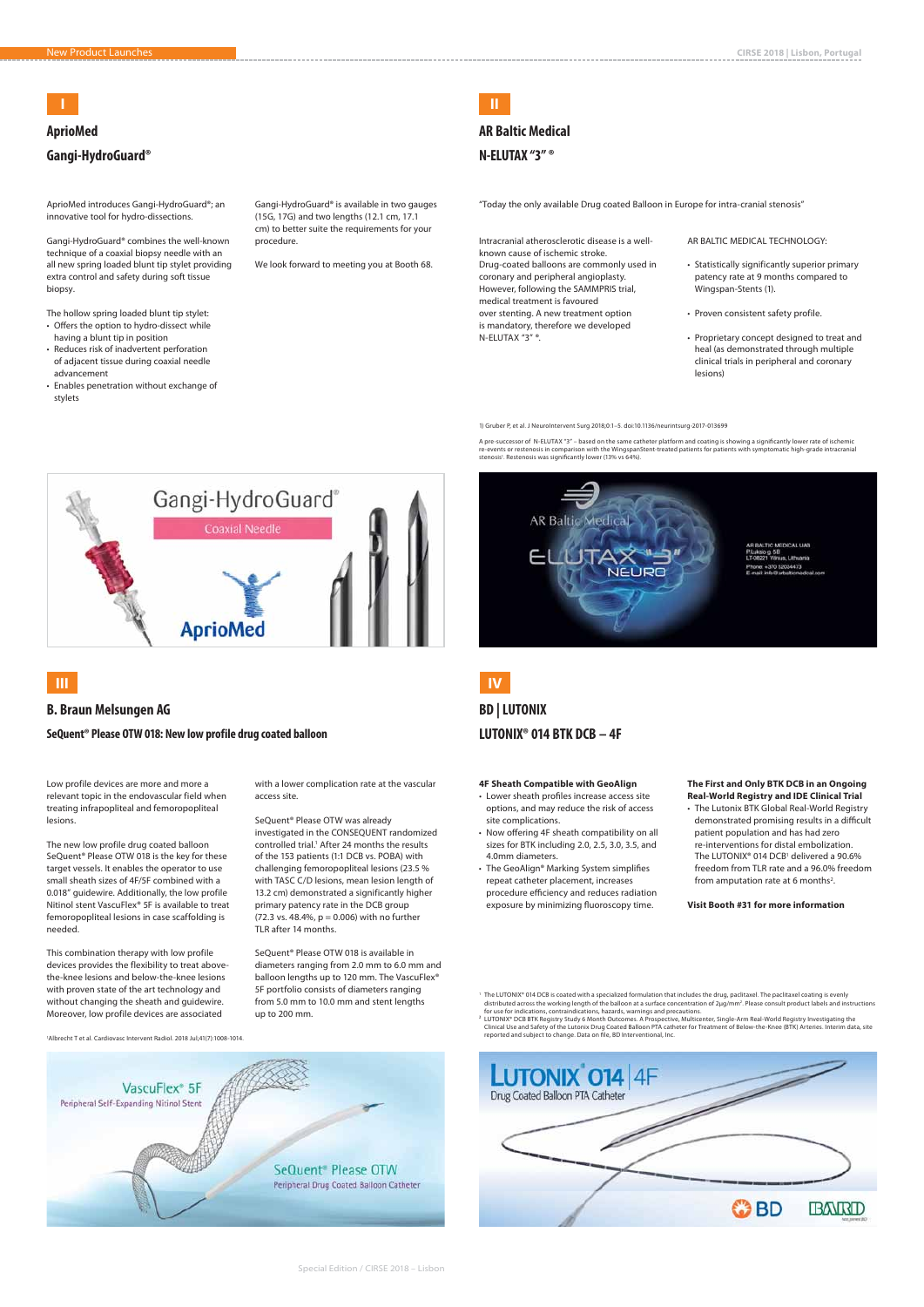



'The LUTONIX® 035 DCB is coated with a specialized formulation that includes the drug, paclitaxel. The paclitaxel coating is evenly<br>distributed across the working length of the balloon at a surface concentration of 2µg/m for use for indications, contraindications, hazards, warnings and precautions.

• The Lutonix SFA Global Real-World Registry demonstrated that long term results can be achieved even in long lesions. The LUTONIX® 035 DCB1 delivered an 88.2% long lesion freedom from TLR rate and a 76.7% freedom from safety composite rate at 24 months<sup>2</sup>.

2 Kaplan-Meier. Lutonix Global SFA Real World Registry, N=691. Primary efficacy endpoint is defined as freedom from TLR at 12 months.<br>TLR free rate by subject counts at 12 months was 93.4% (605/648). The Kaplan-Meier TLR-Fre and 90.3% at 24 months. Lutonix Global SFA Real-World Registry long lesion cohort was defined as lesions ≥140mm. Data on file, Bard Peripheral Vascular, Inc.



# **BD | LUTONIX**

#### **Treat Longer Lesions with One DCB**

- Longer length balloons may reduce costs and lower procedural time associated with using multiple DCBs in long lesions.
- Now offering longer lengths of 220mm in SFA sizes including 4, 5, 6 and 7mm diameters.

**Top Tier Real World Registry Performance in** 

**Long Lesions** 

**Visit Booth #31 for more information**

# **LUTONIX® 035 DCB – 220mm Lengths**

**V**

### **Guerbet**

#### **VECTORIO® mixing and injection System for cTACE Procedures**

# **VI**

Vectorio® is a unique medical device set of resistant to Lipiodol® Ultra Fluid up to 24 hours. It is dedicated to the mixing and delivery of Lipiodol® and anticancer drugs during conventional transarterial chemoembolization (cTACE). Vectorio® could help to standardize cTACE, standardization is a key parameter of cTACE. Designed in collaboration with interventional radiologists worldwide, including syringes, patented stopcock and sampling devices. Vectorio® is designed from Guerbet has obtained the CE mark for cTACE.

Advantages of the Vectorio® system – Prof Romaric Loffroy, Dijon, France "It is resistant to Lipiodol® up to 24 hours. The syringes of the kit are very well designed, making the mixing and injection easier and safer. The ingenious stopcock offers the opportunity to proceed with a new mixing during the intervention without disconnecting the microcatheter or the different syringes, thus optimising the safety and efficacy of mixture injection during chemoembolization."

# **Terumo**

TATO (Thermal Ablation Treatments for Oncology) is a Microwave ablation system that allows you to enhance the visibility and control on your ablation procedures.

TATO gives you more control and safety during ablation procedures due to the possibility to see the ablation progression under Ultrasound Guidance and perform immediately a low artifact post-ablation CT follow-up with the antenna still in place.

TATO offers a broad range of probes (from 11G to 18G in different length) allowing to choose the best suitable antenna for each procedure. The detachable cable allows an easy handling and positioning of the probe even under CT. With TATO you can connect and use up to 4 antennas simultaneously, setting time and power independently for each antenna to treat different lesions at the same time as well as big multifocal tumors.

An automatic real-time safefty control loop stops the emission of MW power in case a state of malfuntioning of the antenna is detected.





**TATO**

# **VIII**

#### **Terumo**

Kanshas™ DCB can be expected to have an enhanced therapeutic effect due to Terumo's proprietary uniform micro-crystal coating named Unicoat™. With that, Kanshas™ maintains a drug tissue residency for 90 days to limit neointimal proliferation.<sup>1</sup> The product lineup includes a long balloon with a range up to 200 mm to treat long lesions that are common in the lower extremities, stated Terumo.

Kanshas™ is CE marked with the indication for percutaneous transluminal angioplasty (PTA) in patients with obstructive disease of peripheral arteries.

1 Data on file at MicroVention



## **Kanshas™ Drug Coated Balloon**

# **VII**